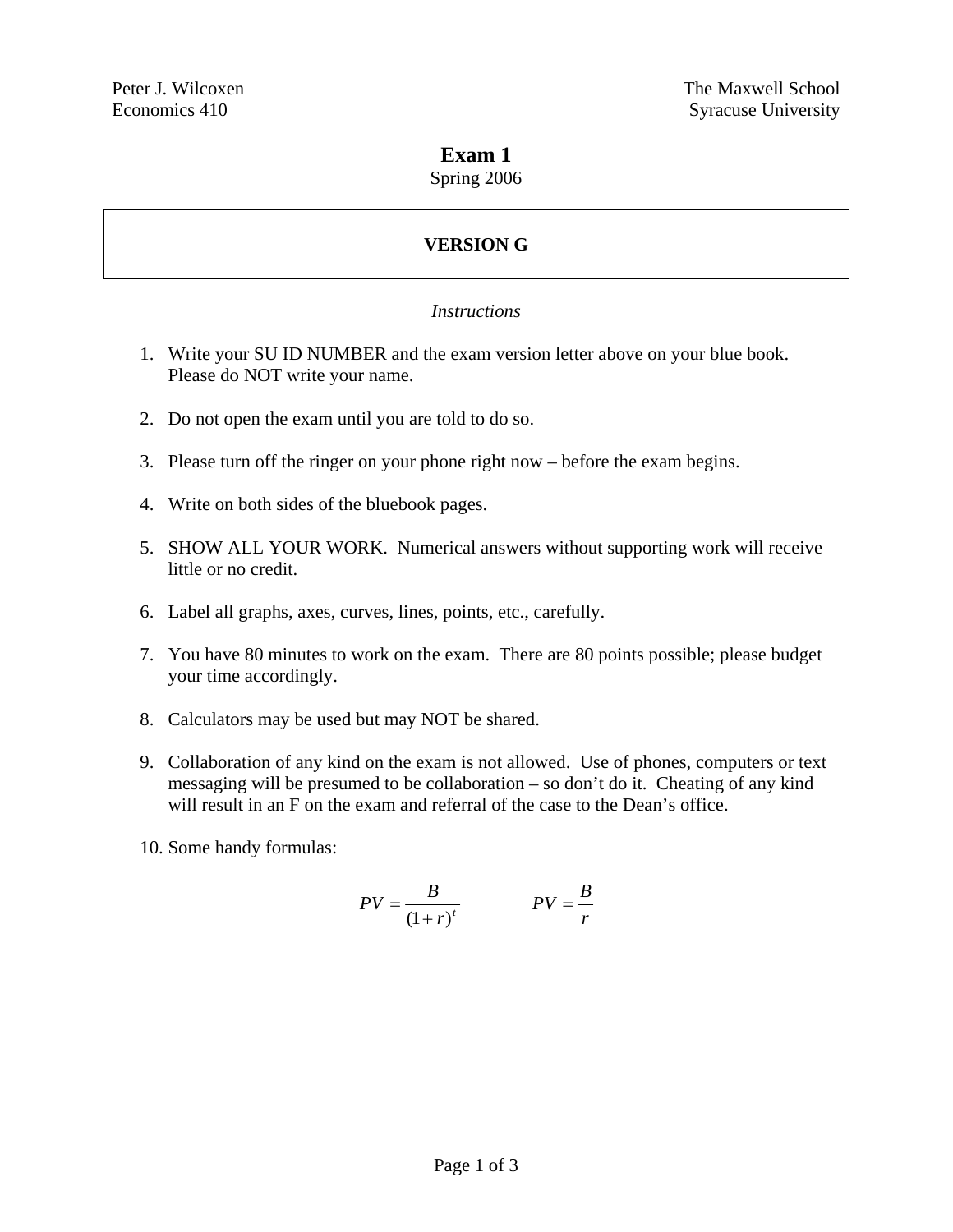## **Part 1: Single Source Pollution (20 points)**

Suppose that electricity can be produced by nuclear power at a constant marginal cost of \$10 per unit (that is, MC=\$10). A city's demand for electricity from nuclear power is given by the equation:  $P = $15 - Q/1,000,000$ .

- (1) Please determine the market equilibrium price and quantity of electricity.
- (2) Suppose each unit of electricity generated produces 1 gram of radioactive waste. The waste remains safely inside the reactor for 20 years. After 20 years, the reactor core is moved to a storage site. From year 21 on (forever), there is a 1/100,000,000 chance (each year) that a person will come into contact with the waste. If that happens, the damages are \$6 million. Calculate the expected present value of the damages associated with one unit of electricity. Be sure to show all your work. You may assume the interest rate is 5%.
- (3) Using your answer to question (2), find the efficient price and quantity of electricity. If we were to achieve this by taxing nuclear power, what should the tax rate be? What will be the total dollar effect of this on consumer surplus? On government revenue? On the externality problem? What is the overall welfare gain?

## **Part 2: Multiple Source Pollution (30 points)**

Suppose a city is concerned about a new air pollutant. The pollutant is currently uncontrolled and 200 tons are emitted each year. The emissions come from two sources, each of which is responsible for 100 units. Source 1's marginal abatement cost is given by *MC*1=4\**Q*1, where *Q*1 is the amount of abatement it does. Source 2's marginal abatement cost is *MC*2=8\**Q*2. The marginal benefits of abatement are believed to be given by a function of the form: *MB*=*A*-*B*\**Qa*, where *A* and *B* are parameters and *Qa* is the total amount of abatement.

- (4) A study reports that the marginal benefit for an improvement in air quality from the uncontrolled level (i.e., when  $Qa = 0$ ) would be \$300. The study also reports that if the pollution level were reduced to 150 tons, the marginal benefit of abatement would fall to \$250. Determine the efficient level of abatement. How much should source 1 clean up? Source 2?
- (5) Design a tradable permit policy that would achieve the efficient amount of abatement while spreading the overall cost equally between the two firms. How many permits would you distribute to each firm? What would the price of a permit be in equilibrium?